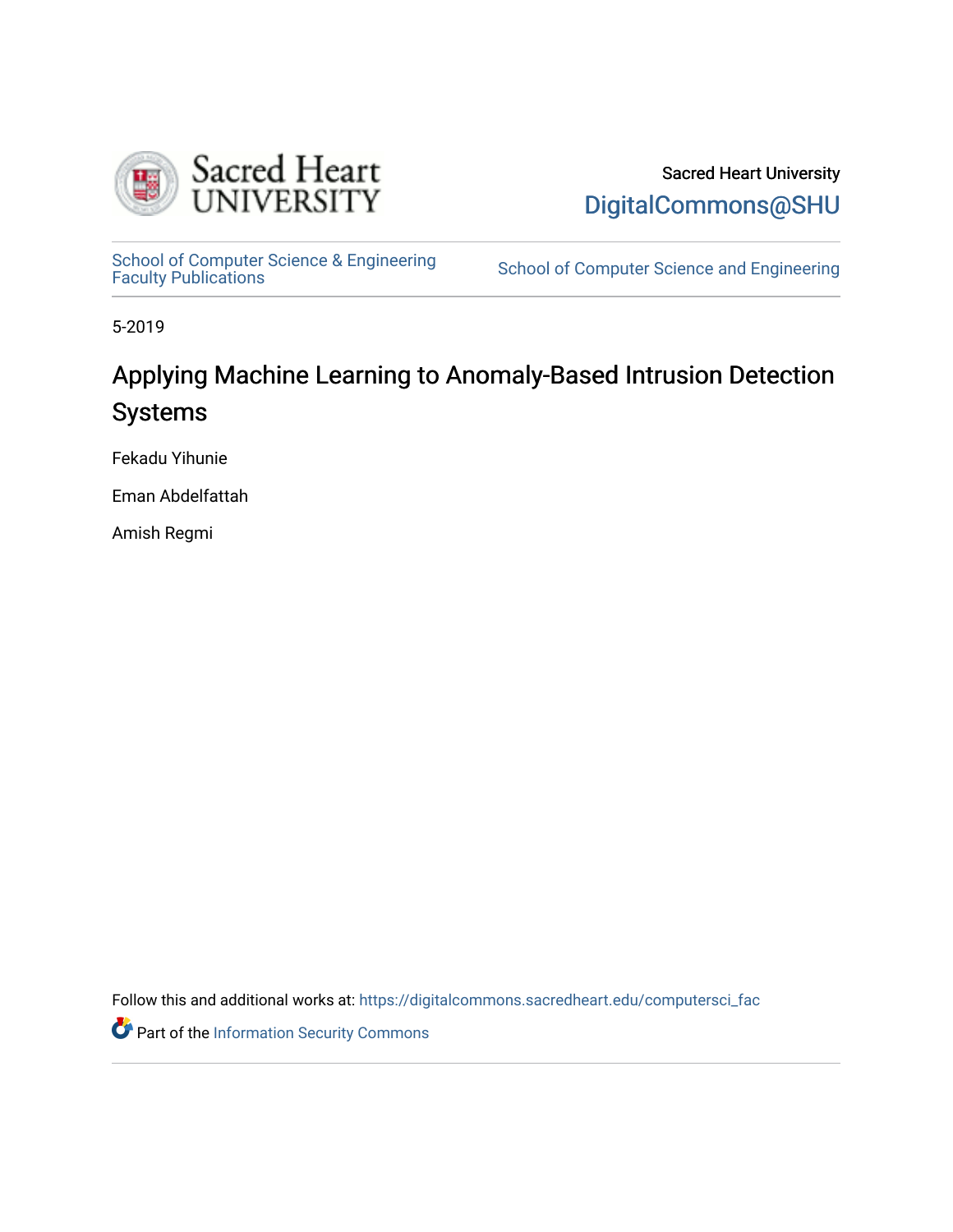# Applying Machine Learning on Intrusion Detection System Dataset

Fekadu Yihunie School of Computer Science and Engineering Sacred Heart University Fairfield, CT [yihunief@sacredheart.edu](mailto:yihunief@sacredheart.edu)

*Abstract***—The tremendous growth of internet-based traffic exposes corporate networks for wide variety of vulnerabilities. Intrusive traffics are affecting the smooth operation of network infrastructure by consuming corporate resources and time. Efficient way of protection, identification and mitigation from intrusive incidents enhance productivity. Intrusion Detection system (IDS) is one of the key components of network traffic security. IDS solution can be host based or network based to fully oversee intrusive traffic in the network. Efficient automated detection techniques of anomaly traffic are improving over time. This research aims to find the best classifier that detects anomaly traffic from NSL-KDD dataset with high accuracy level and minimal error rate by experimenting with different machine learning methods. Five binary classifiers: Stochastic Gradient Decent, Random Forests, Logistic Regression, Support Vector Machine and Sequential Model in Keras are tested and validated to come up with the result. The results demonstrated that Random Forest Classifier outperformed the other four classifiers with and without passing through data normalization process.** 

# *Index Terms – IDS, NSL-KDD;*

# I. INTRODUCTION

Nowadays internet-based applications and dependency of cloud-based services are increasing exponentially. Organizations are focusing on their core businesses and moving their IT services in the cloud. Many other reasons push companies to rely on internet-based services. Similarly, the growth of malicious traffic is rapidly growing. Targeted companies were attacked in different techniques by organized cyber terrorist and script kiddies. Protecting, detecting and managing intrusive incidents are challenging and costly, as organizations strive to comply with different standards.

Well secure network infrastructures are recommended to have firewalls, intrusion detection and prevention systems, and web content and URL filtering devices to protect internal systems from attacks lunched by intruders. The advancement of attacking techniques and the intelligence of organized criminals make it difficult to fully protect sensitive information from theft, disclosure and denial of service attacks. Researchers are studying various machine learning methods to improve the efficiency of intrusion detection systems.

This paper targeted intrusion detection system analysis with various machine learning binary classifiers by using Eman Abdelfattah, Amish Regmi School of Theoretical & Applied Science Ramapo College of New Jersey Mahwah, NJ [eabdelfa@ramapo.edu,](mailto:eabdelfa@ramapo.edu) aregmi@ramapo.edu

NSL-KDD dataset. Although NSL-KDD dataset is not a perfect representative of existing network traffics, but it is used in this research because of the lack of public datasets, [3].

This paper is organized as follows: section II presents intrusion detection related work, section III describes the contents of NSL-KDD dataset, section IV presents experimental results and analysis of various classification techniques. Finally, section V offers the conclusion and future work.

### II. RELATED WORK

Laheeb *et al.* studied a comparison for intrusion detection dataset KDD99 and NSL-KDD based on Self Organization Map (SOM) artificial neural network [1]. They used unsupervised artificial neural network in hierarchical anomaly intrusion detection system. SOM neural nets employed for detection and separation of normal traffic from the attack traffic. The paper has also evaluated the efficiency of SOM in anomaly intrusion detection.

Shilpa *et al.* researched on feature reduction using principal component analysis for effective anomaly–based Intrusion Detection on NSL-KDD dataset [2]. They reduced the number of features in NSL-KDD dataset that are irrelevant and redundant for anomaly detection process. They applied hybrid principal component analysis neural network algorithm to effectively detect attacks by reducing computer resource utilization.

S. Revathi *et al.* analyzed NSL-KDD dataset using various machine learning techniques for intrusion detection system. The analysis focused on selected NSL-KDD datasets to get a good analysis on various machine learning techniques [3]. The Random Forest classification algorithm had a highest accuracy rate as per their experimental result compared to other classification algorithms.

L.Dhanabal *et al.* studied on NSL-KDD dataset for intrusion detection system based on classification algorithms [4]. The paper analyzed and used NSL-KDD dataset to study the effectiveness of various classification algorithms in detecting anomaly network traffic patterns. They analyzed the relationship of the protocols in the network protocol stack with the attacks to generate anomalous network traffic.

Hee-su *et al.* examined feature selection for intrusion detection using NSL-KDD dataset [5]. They identified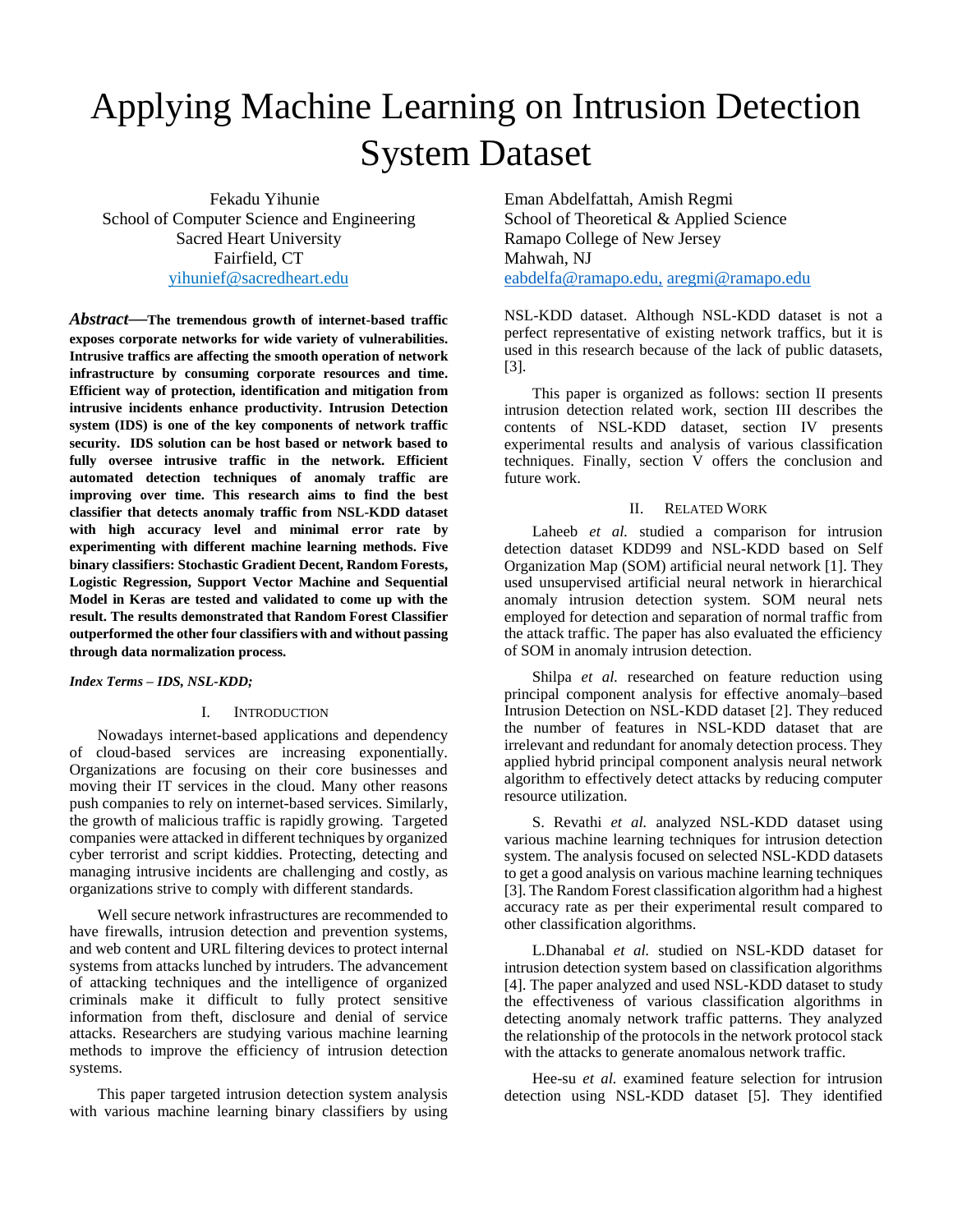important selected input features in building IDS with computationally effective and efficient manner. In the paper, the performance of standard feature selection methods evaluated, and the authors proposed a new feature selection method.

Rowayda *et al.* investigated effective anomaly Intrusion Detection System based on a new hybrid algorithm named neural network with Indicator Variable and Rough Set for attribute Reduction (NNIV-RS) [6]. The experimental results showed the proposed NNIV-RS algorithm has better and robust representation of data and able to reduce unnecessary features to improve the reliability and efficiency of IDS.

Bhupendra *et al.* analyzed the performance of NSL-KDD dataset using artificial neural network (ANN). The result obtained for both binary class as well as five class classification on attacking types analyzed based on various performance measures. The accuracy of ANN was presented [7].

Ray investigated the effects of architecture on the performance of intrusion detection systems (IDSs) [8]. An equation was formed to find the optimal number of hidden neurons in a multi-layer feed forward neural network (MLFFNN) IDS. This equation can be used to determine the number of hidden neurons to eliminate the lengthy trial and error calculations in case of MLFFNN.

# III. DATASET DESCRIPTION

The selection of the dataset highly affects the performance of the algorithm we are appling. The NSL-KDD dataset suggested to solve the inherent problems of the KDDCUP'99 dataset [5]. NSL-KDD dataset has removed redundant records in the train dataset and test dataset to enable classifiers to produce an unbiased result [3].

This paper uses the training dataset and test dataset that are made up of two target values, normal and anomaly. The known attack types are grouped as anomaly traffics while the remaining traffics were categorized as normal traffic. The original NSL-KDD dataset has 41 features and a label. NSL-Preprocessing step was conducted as KDD dataset has three features object values that should be changed to numbers before applying classifiers. The three features are as follows: 'protocol\_type' has 3 unique categories, 'service' has 70 unique categories and 'flag' has 11 unique categories.

After one-hot encoding was applied on the dataset, the number of features reached 122 and a label, which is assigned for each instance. The total instances in the dataset are 125,973 that were split into train dataset and test dateset. The train dataset has 100,778 instances and the test dateset has 25,195 instances. Figure 1 and Figure 2 depict the number of normal and anomaly instances count in the train and test datasets.



Figure 1. Train dataset target counts



Figure 2. Test dataset target counts

On both datasets the number of anomaly records is lower than the normal. The consistency and fair distribution of instances in the training and test datasets are demonstrated as shown in Figure 1 and Figure 2.

### IV. EXPERIMENTAL RESULT AND ANALYSIS

This paper applied different techniques of classification and analyzed the NSL-KDD dataset in numerous ways. Different performance measures were calculated and compared; Precision, Recall,  $F_1$  score, Receiver operating characteristic (ROC) curve. The precision is calculated by dividing the number of true positive (TP) instances over the sum of the number of true positive and false positive (FP) instances. The recall is calculated by dividing the number of true positive instances over the sum of the number of true positive and false negative (FN) instances. The equation for calculating  $F_1$  score is as follows [10]:

# $F_1$  score=  $2TP/(2TP+FN+FP)$

The classifier can get a high  $F_1$  score only if both recall and precision are high. The ROC curve plots the true positive rate (TPR) against the false positive rate (FPR).

Stochastic Gradient Descent (SGD) also known as incremental gradient decent classifier has advantages of handling very large dataset and dealing with training instances independently. This classifier demonstrated poor performance initially because features have the large gaps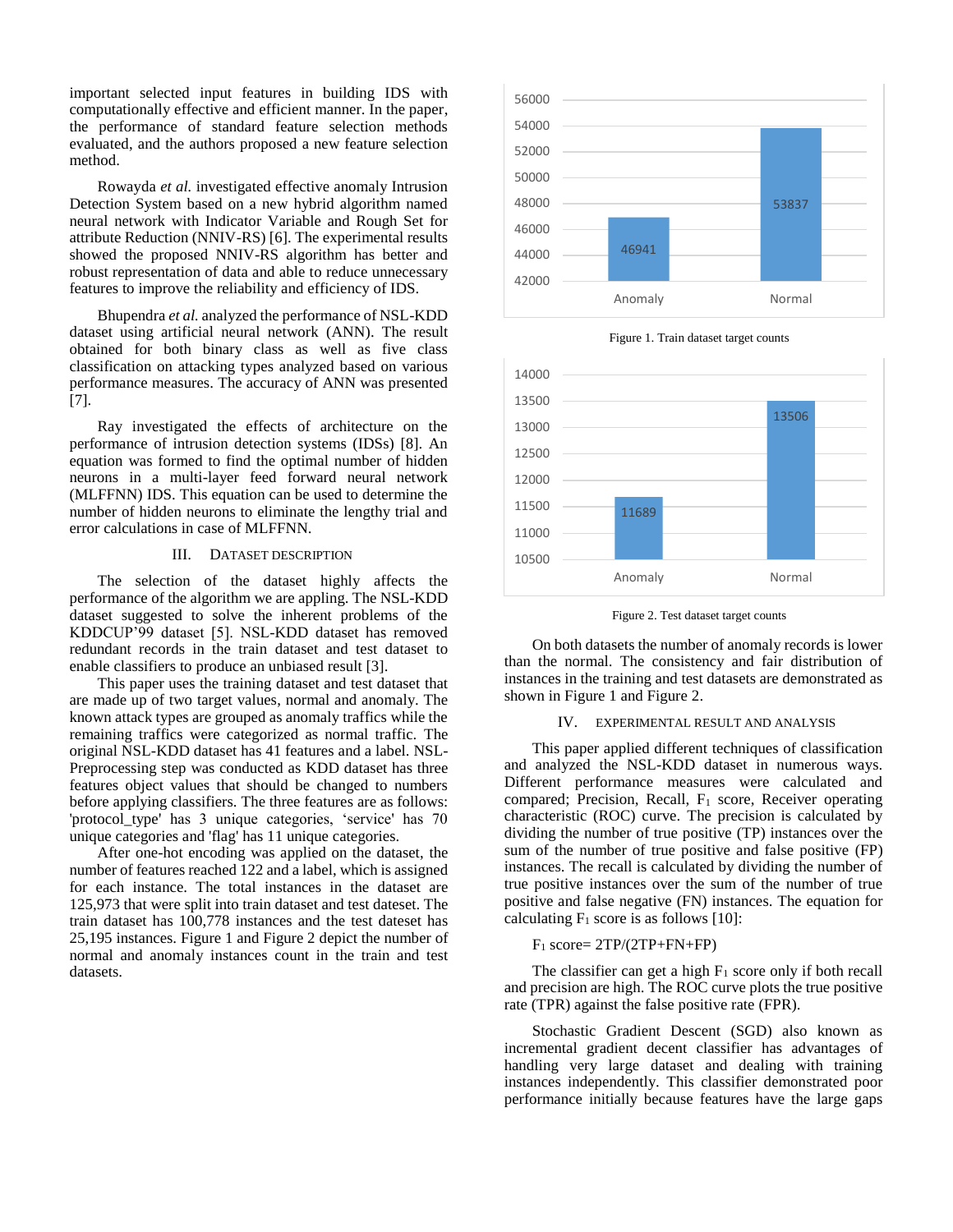between minimum and maximum values. However, by applying standard feature scaling, the problem was solved. The ROC curve for SGD technique is shown in Figure 3.



Figure 3. SGD ROC curve

Random Forests classifier works by training many Decision Trees on random subsets of the features, then averaging out their predictions [10]. Random Forests classifier demonstrate good performance. The accuracy level achieved in Random Forests is near to perfection. Figure 4 depicts ROC curve of Random Forests classifier.



Figure 4. Random Forest ROC curve.

Logistic Regression is one of the regression algorithms that can also be used for classification. Logistic Regression also called Logit Regression is used to estimate the probability that the instance belongs to a particular class [10]. This classifier had less performace compared to the other classifiers applied in the dataset. Figure 5 shows the ROC curve of Logistic Classifier.



Figure 5. Logistic Regression ROC curve.

A Support Vector Machine (SVM) is a powerful and versatile Machine Learning model, capable of performing linear or nonlinear classification and regression. SVM is well suited for classification of complex but small or medium sized datasets [10]. The result of applying SVM classifier in NSL-KDD dataset demonstrated a good performance and is comparable to the result obtained in case of Random Forests classifier. Figure 6 shows the ROC curve of Support Vector Machine.



Figure 6. SVM ROC curve.

Keras is a high-level neural networks API, written in Python and capable of running on top of TensorFlow, CNTK, or Theano. The recommendation for using Keras is for its easy and fast prototyping of deep learning libraries, through user friendliness, modularity and extensibility. It supports both convolutional neural networks and recurrent networks, as well as combinations of the two, and runs seamlessly on CPU and GPU. The core data structure of Keras is a model, and the simplest type of model is the Sequential model, a linear stack of layers. The input for the model is specified. Before training, the learning method needs to be configured, which is done via the compile method. However, in the experiment conducted Random Forest and SVM outperformed the sequential model in Keras as shown in Figure 7.